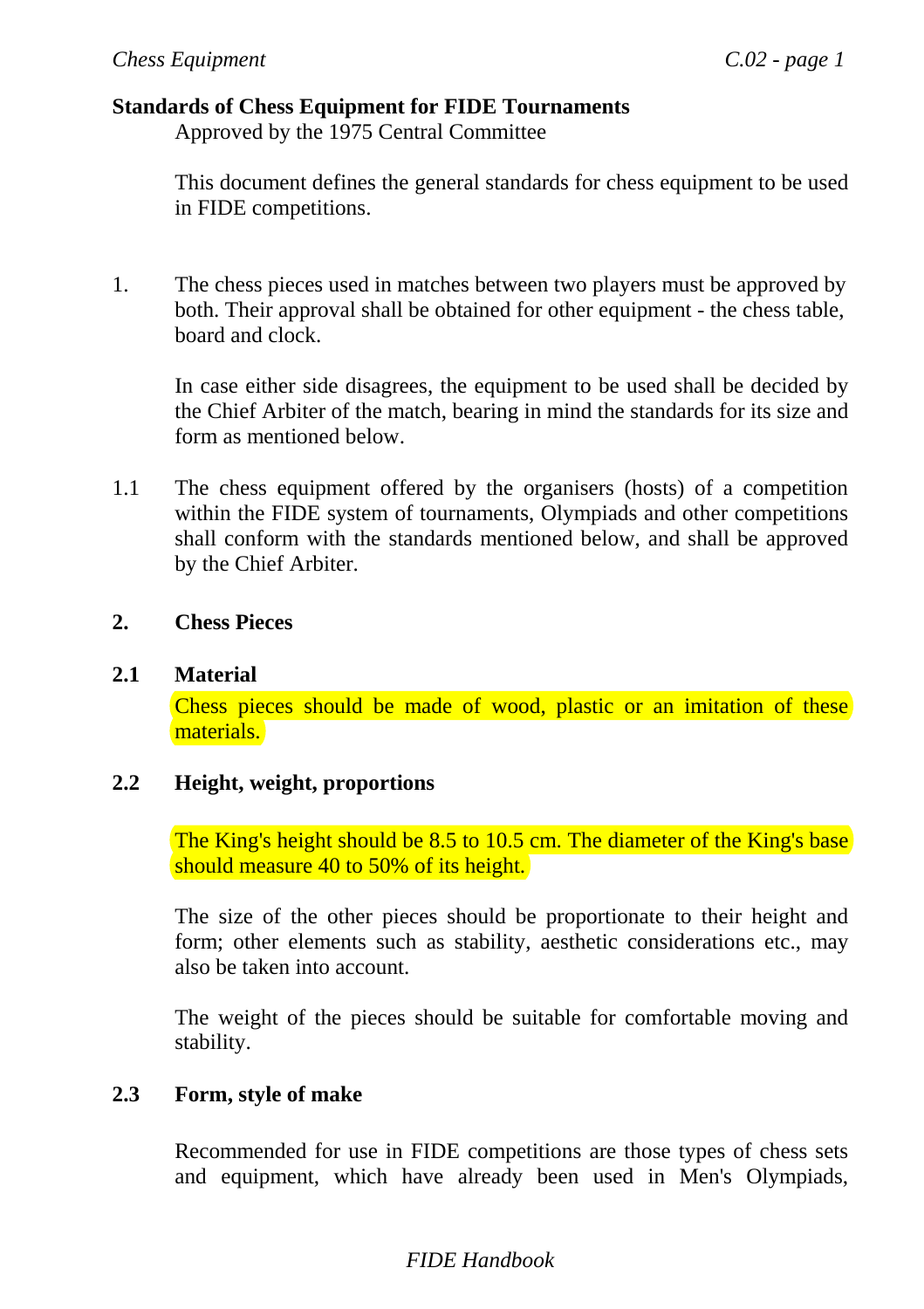interzonal tournaments, candidates' matches and tournaments, and world championship matches.

The pieces should be shaped so as to be clearly distinguishable from one another. In particular the top of the King should distinctly differ from that of the Queen. The top of the Bishop may bear a notch or be of a special colour clearly distinguishing it from that of the Pawn.

# **2.4 Colour of the pieces**

The dark pieces should be brown or black, or of other dark shades of these colours. The light pieces may be white or cream, or of other light colours. The natural colour of wood (walnut, maple, etc.) may also be used for this purpose. The pieces should not be shiny and should be pleasing to the eye.

## **3. Chess boards**

Wood, plastic, cardboard or cloth are recommended as material for chessboards. The board may also be of stone or marble with appropriate light and dark colours, provided the Chief Arbiter finds it acceptable. Natural wood with sufficient contrast, such as birch, maple or European ash against walnut, teak, beech, etc., may also be used for boards, which must have a dull or neutral finish, never shiny.

Combination of colours such as brown, green, or very light tan and white, cream, off-white ivory, buff, etc., may be used for the chess squares in addition to natural colours.

The board size should be such that the pieces appear neither too crowded nor too lonely on the squares. It is recommended that a side of the square should measure 5 to 6 1/2 cm.

A comfortable table of suitable height may be fitted in with a chessboard. If the table and the board are separate from one another, the latter must be fastened and thus prevented from moving during play.

## **4. Chess clocks**

Chess clocks should have a device signalling precisely when the hour hand indicates full hours. They should have the so-called "flag" fixed at the figure